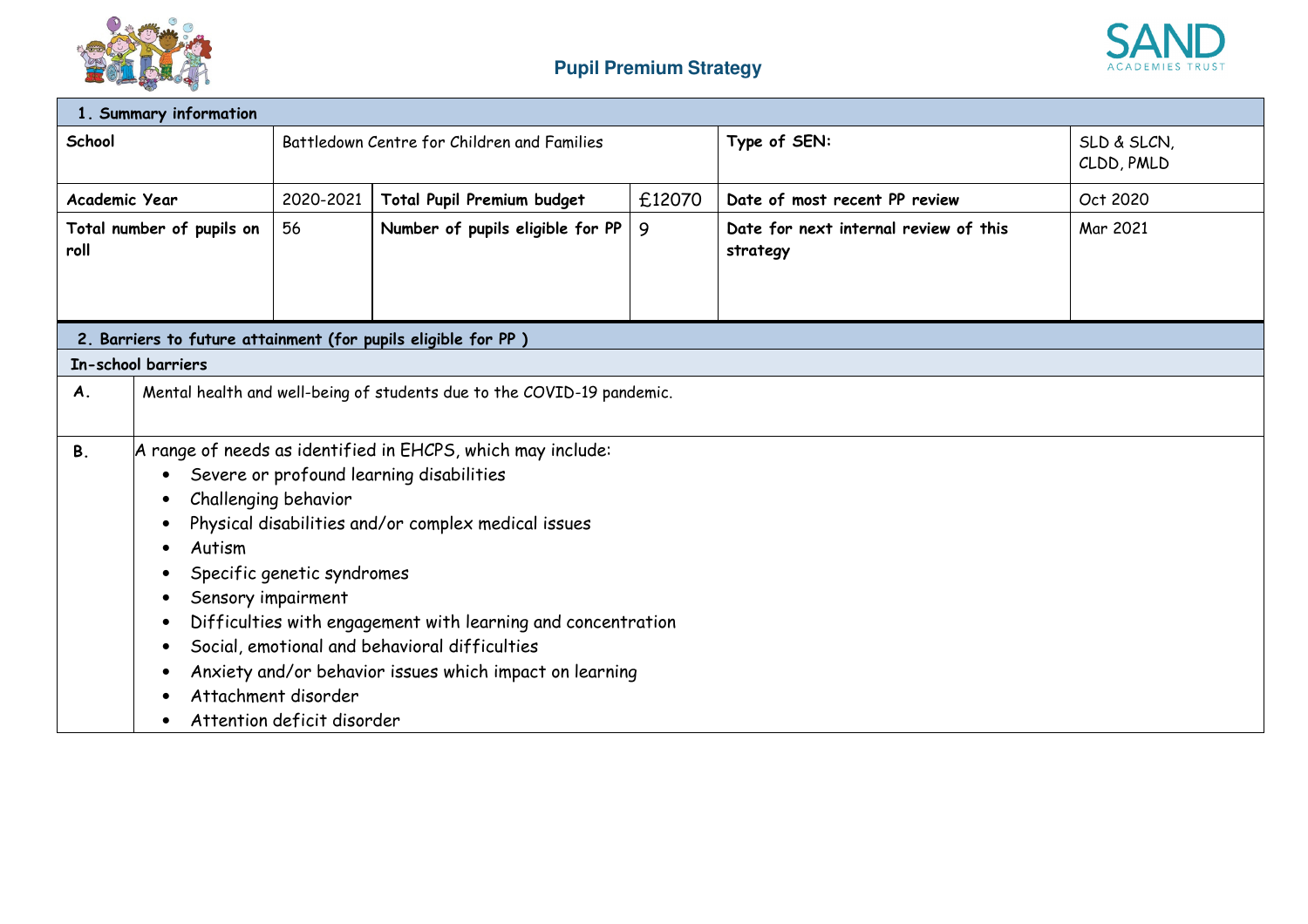| <b>External barriers</b> |                                                                                                                                                                                                                                                                                      |                                                                                                                                                                                           |  |  |  |  |
|--------------------------|--------------------------------------------------------------------------------------------------------------------------------------------------------------------------------------------------------------------------------------------------------------------------------------|-------------------------------------------------------------------------------------------------------------------------------------------------------------------------------------------|--|--|--|--|
| C.                       | Parental engagement with school-based meetings and initiatives                                                                                                                                                                                                                       |                                                                                                                                                                                           |  |  |  |  |
| 3. Outcomes              |                                                                                                                                                                                                                                                                                      |                                                                                                                                                                                           |  |  |  |  |
| Α.                       | Pupils will feel happy, safe and secure within Battledown Centre for Children and Families. They<br>will have made at least the expected progress with their social and emotional development and feel<br>ready to learn. To improve the mental health and well-being of all pupils. | Students will be more able to express their<br>feelings. Children will be ready to access<br>learning. Children will be making good progress<br>against their individual EHCP intentions. |  |  |  |  |

| В. | Pupil Premium children will continue to make as least as good progress as their peers in reading.<br>They will have made at least the expected progress in writing. | Interventions in place will have been successful.<br>The reading progress will be shown in data. The<br>data will show a closed gap.                                                                                           |
|----|---------------------------------------------------------------------------------------------------------------------------------------------------------------------|--------------------------------------------------------------------------------------------------------------------------------------------------------------------------------------------------------------------------------|
| C. | Pupil premium children will continue to make at least the expected progress as their peers in Maths.                                                                | Successful math's interventions will be in place<br>showing impact.                                                                                                                                                            |
| D. | Parental engagement will continue to increase with school based activities.                                                                                         | Increased attendance to parental conversation<br>meeting. Increased attendance to EHCP<br>meetings.<br>Parents will engage with family worker through<br>Family Focused targets and other whole school<br>events and training. |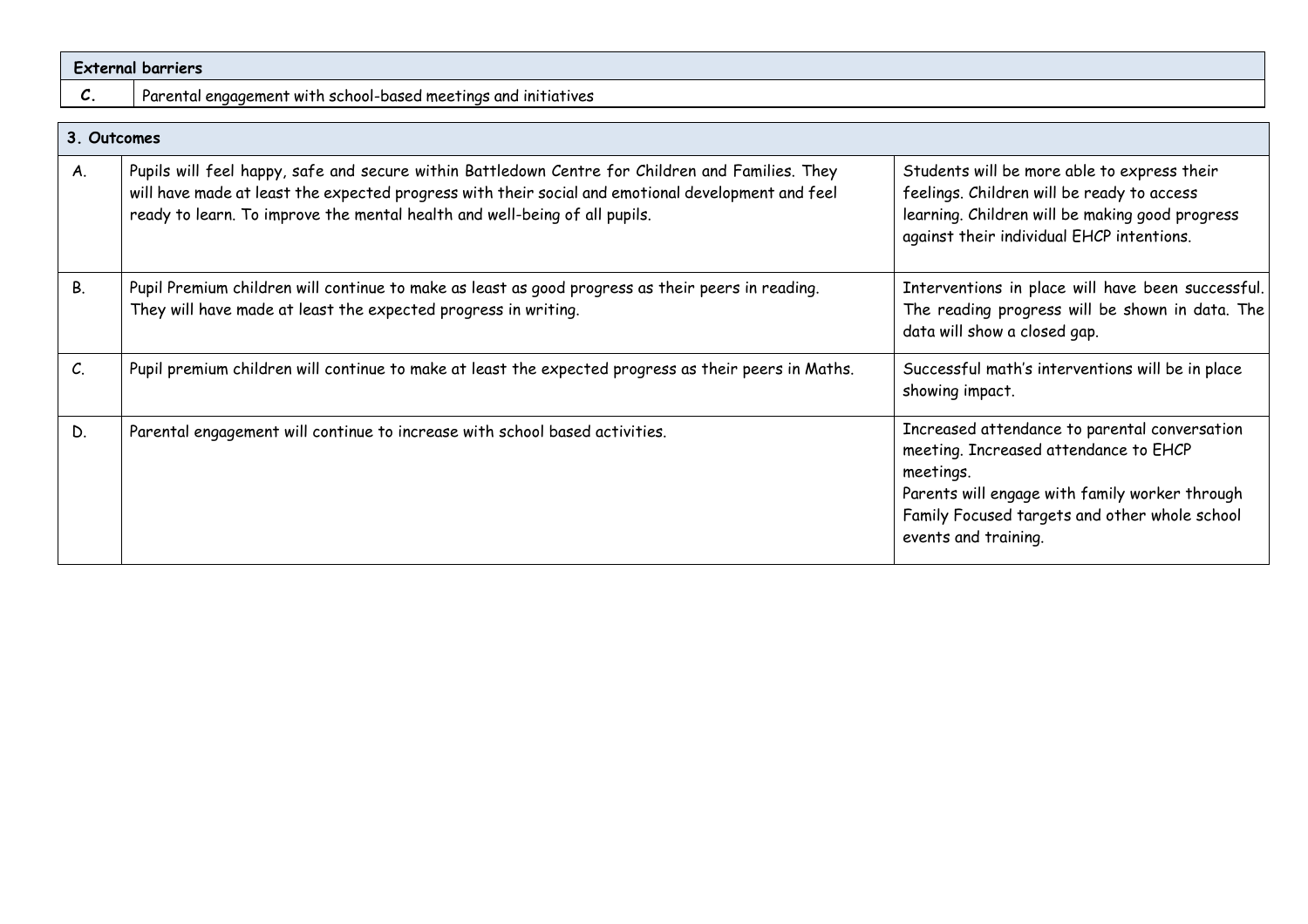| 4. Planned expenditure                                                                                                                                                                                                                                        |                                                         |                                                                                                                                                                                                       |                                                                                                                                    |                                                                                                                                                                                         |  |  |  |  |
|---------------------------------------------------------------------------------------------------------------------------------------------------------------------------------------------------------------------------------------------------------------|---------------------------------------------------------|-------------------------------------------------------------------------------------------------------------------------------------------------------------------------------------------------------|------------------------------------------------------------------------------------------------------------------------------------|-----------------------------------------------------------------------------------------------------------------------------------------------------------------------------------------|--|--|--|--|
| Academic year                                                                                                                                                                                                                                                 | 2020-21                                                 |                                                                                                                                                                                                       |                                                                                                                                    |                                                                                                                                                                                         |  |  |  |  |
| The three headings below enable schools to demonstrate how they are using the Pupil Premium to improve classroom pedagogy, provide targeted support and support<br>whole school strategies.                                                                   |                                                         |                                                                                                                                                                                                       |                                                                                                                                    |                                                                                                                                                                                         |  |  |  |  |
|                                                                                                                                                                                                                                                               | i. Quality of Education for all                         |                                                                                                                                                                                                       |                                                                                                                                    |                                                                                                                                                                                         |  |  |  |  |
| Desired outcome                                                                                                                                                                                                                                               | Chosen<br>action/approach                               | What is the evidence & rationale<br>for this choice?                                                                                                                                                  | How will you ensure it is<br>implemented well?                                                                                     | When will you review<br>implementation?                                                                                                                                                 |  |  |  |  |
| To improve the mental<br>Targeted provision<br>health and well-being of all<br>for PP children<br>students.<br>These are:<br>Moving through<br>Music with Gary<br>Quinn<br>Colour Monsters<br>$\overline{\phantom{a}}$<br>to discuss<br>emotions<br>Lego Play |                                                         | Previous experience and knowledge has<br>shown that Targeted Interventions<br>have had a positive impact on social and<br>emotional abilities of all pupils and<br>supported their academic learning. | Small group sessions with<br>trained staff.<br>Provision of suitable resources<br>Dedicated/adapted<br>environment.                | March 2021- Due to the<br>introduction of a new<br>Curriculum, our baseline<br>data was taken Spring 2021<br>and progress will be<br>compared in Summer 2021<br>Next review - July 2021 |  |  |  |  |
| ii. Targeted support                                                                                                                                                                                                                                          |                                                         |                                                                                                                                                                                                       |                                                                                                                                    |                                                                                                                                                                                         |  |  |  |  |
| Desired outcome                                                                                                                                                                                                                                               | Chosen<br>action/approach                               | What is the evidence & rationale<br>for this choice?                                                                                                                                                  | How will you ensure it is<br>implemented well?                                                                                     | When will you review<br>implementation?                                                                                                                                                 |  |  |  |  |
| To ensure the lack of a gap<br>between pupil premium and<br>non-pupil premium<br>students in communication                                                                                                                                                    | Provide 1:1 and small<br>group sessions with an<br>LSW. | Previous experience and knowledge has<br>shown that 1:1 and small group work<br>have a positive impact on children's<br>communication closing the gap between<br>pupil premium and non-pupil premium  | LSW is provided with a list of<br>monitored pupils. Sessions are<br>well resourced. The impact of<br>sessions is monitored by SLT. | March 2021- Due to COVID<br>19 restrictions this will<br>resume from April 2021<br>Next Review July 2021                                                                                |  |  |  |  |
|                                                                                                                                                                                                                                                               |                                                         |                                                                                                                                                                                                       |                                                                                                                                    |                                                                                                                                                                                         |  |  |  |  |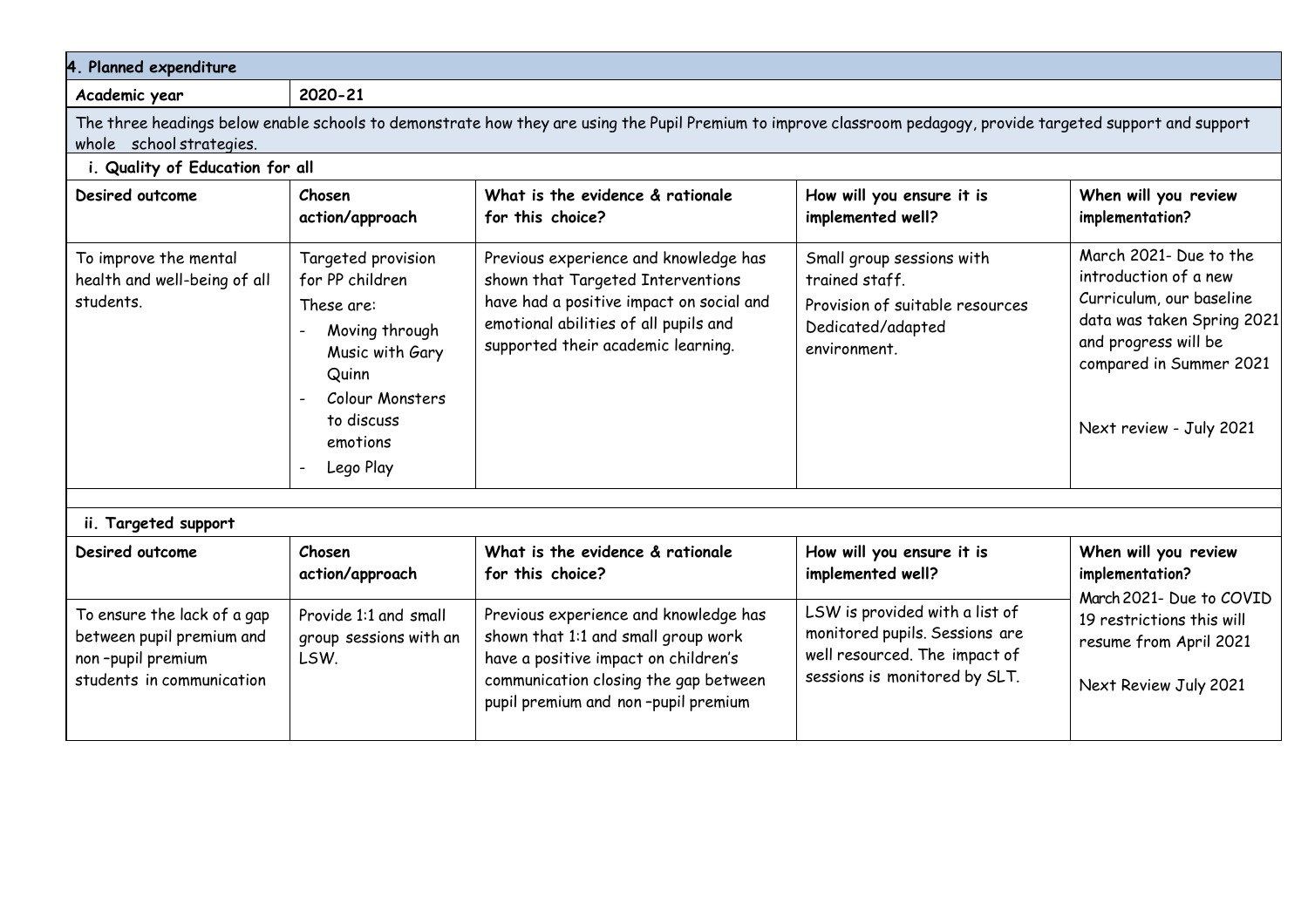| To enable pupils to<br>access and engage in<br>learning activities<br>using ICT                                                                                                                     | Develop a range of<br>activities through<br>resources and music -<br>ICT, Reading Scheme and<br>Maths<br>These are:<br>More IPads available<br>to access online<br>learning.<br>Purchase new reading<br>scheme - Read Write<br><b>Ink</b><br>Develop new math's<br>scheme<br>Moving through<br>Music with Gary<br>Quinn | Previous experience and knowledge<br>has shown that providing appropriate<br>resources and Targeted<br>Interventions have had a positive<br>impact on pupil's academic learning.                                       | Small group sessions with<br>trained staff. Training of<br>staff in the use of ICT and<br>reading/Maths resources.<br>Ensure a range of<br>strategies are used. | Next review - July 2021                 | March 2021 - Due to the<br>introduction of a new Curriculum.<br>our baseline data was taken<br>Spring 2021 and progress will be<br>compared in Summer 2021 |
|-----------------------------------------------------------------------------------------------------------------------------------------------------------------------------------------------------|-------------------------------------------------------------------------------------------------------------------------------------------------------------------------------------------------------------------------------------------------------------------------------------------------------------------------|------------------------------------------------------------------------------------------------------------------------------------------------------------------------------------------------------------------------|-----------------------------------------------------------------------------------------------------------------------------------------------------------------|-----------------------------------------|------------------------------------------------------------------------------------------------------------------------------------------------------------|
| To ensure individual<br>pupils have access to<br>occupational therapy<br>approaches/resource<br>s to encourage<br>independence in<br>learning                                                       | To provide resources for<br>specific pupils to<br>support their learning<br>and engagement.<br>Seating<br>Cutlery<br>Adapted resources i.e<br>Scissors, TAC PAC,<br>communication aids.                                                                                                                                 | Previous experience and knowledge<br>has shown that by providing<br>appropriate resources and<br>occupational therapy input, children's<br>independence can be developed and<br>their ability to engage in activities. | Monitoring sessions and pupil<br>progress through observation and<br>pupil data.                                                                                | Next Review - July 2021                 | March 2021 - These have been<br>purchased and impact will be<br>accessed in Summer Term.                                                                   |
| Staffing:<br>£2600.00<br>£3120.00<br>Music interaction:<br>£ 2500.00<br>Resources:<br>£8220.00<br>Sub total:<br>iii. Other approaches (including links to personal, social and emotional wellbeing) |                                                                                                                                                                                                                                                                                                                         |                                                                                                                                                                                                                        |                                                                                                                                                                 |                                         |                                                                                                                                                            |
| Desired outcome                                                                                                                                                                                     | Chosen<br>action/approach                                                                                                                                                                                                                                                                                               | What is the evidence & rationale<br>for this choice?                                                                                                                                                                   | How will you ensure it is<br>implemented well?                                                                                                                  | When will you review<br>implementation? |                                                                                                                                                            |